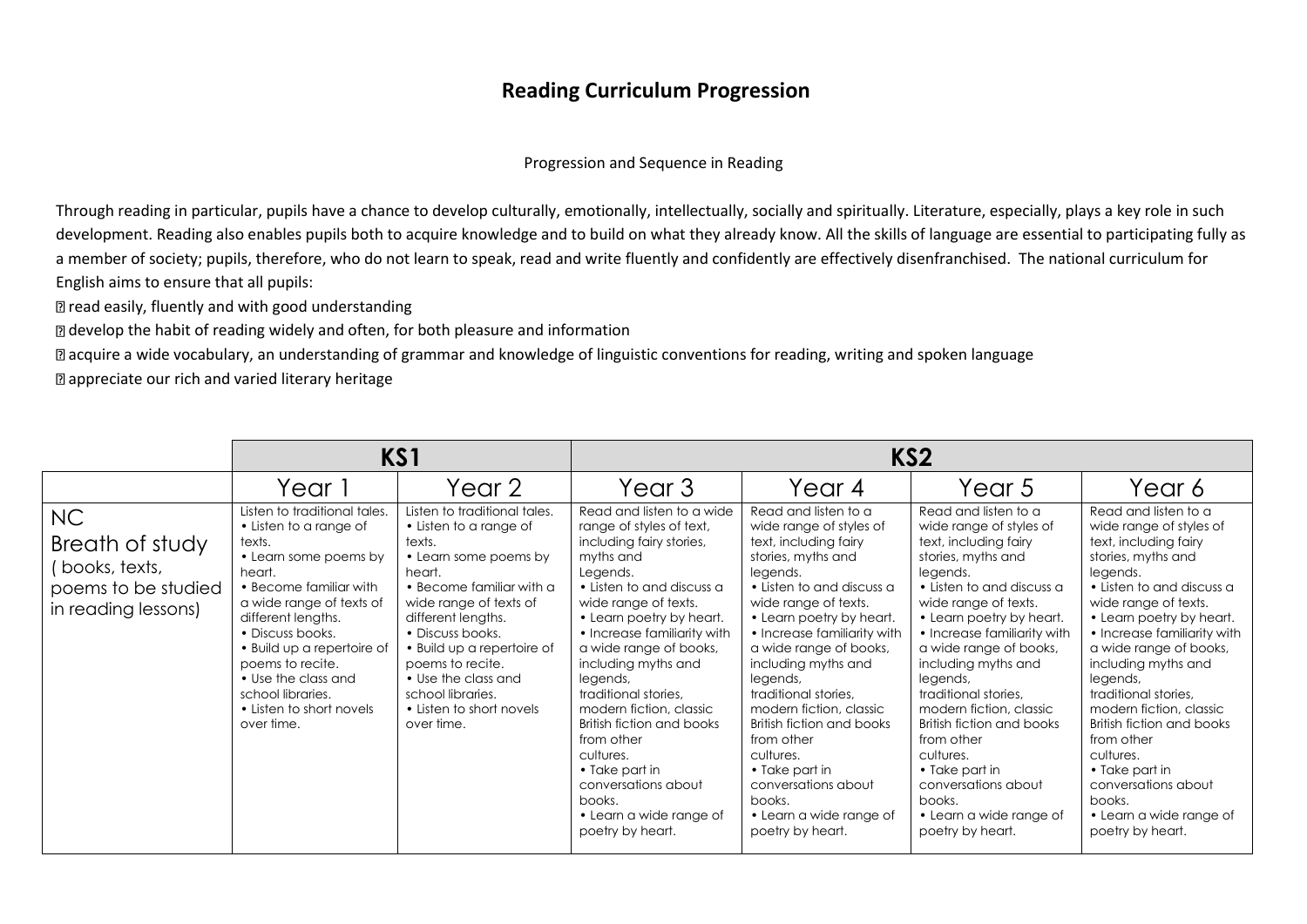| • Use the school and<br>• Use the school and<br>• Use the school and<br>• Use the school and<br>community libraries.<br>community libraries.<br>community libraries.<br>community libraries.<br>• Look at classification<br>• Look at classification<br>• Look at classification<br>• Look at classification<br>systems.<br>systems.<br>systems.<br>systems.<br>• Look at books with a<br>• Look at books with a<br>• Look at books with a<br>• Look at books with a<br>different alphabet to<br>different alphabet to<br>different alphabet to<br>different alphabet to<br>English.<br>English.<br>English.<br>English.<br>• Read and listen to<br>• Read and listen to<br>• Read and listen to<br>• Read and listen to<br>whole books.<br>whole books.<br>whole books.<br>whole books.<br>continue to apply phonic<br>apply phonic<br>knowledge and skills as<br>knowledge and skills as<br>$\Box$ apply their growing<br>$\Box$ apply their growing<br>the route to decode<br>the route to decode<br>knowledge of root words,<br>knowledge of root<br>apply their growing<br>apply their growing<br>words<br>prefixes and suffixes<br>words, prefixes and<br>knowledge of root words,<br>words until<br>(etymology and<br>suffixes (etymology and<br>prefixes and suffixes<br>prefixes and suffixes<br>$\Box$ respond speedily with<br>the correct sound to<br>morphology) as listed in<br>morphology) as listed in<br>(morphology and<br>(morphology and<br>automatic decoding has<br>graphemes (letters or<br>English Appendix 1, both<br>English Appendix 1, both<br>etymology), as listed in<br>etymology), as listed in<br>become embedded and<br>to read aloud and to<br>to read aloud and to<br>English Appendix 1, both<br>groups of letters)<br>reading is fluent<br>for all 40+ phonemes,<br>understand<br>understand<br>to read aloud and to<br>to read aloud and to<br>including, where<br>understand the<br>understand the<br>the meaning of new<br>the meaning of new<br>$\Box$ read accurately by<br>applicable, alternative<br>words they meet<br>words they meet<br>meaning of new words<br>meaning of new words<br>blending the sounds in<br>sounds for graphemes<br>$\Box$ read further exception<br>that they meet.<br>that they meet.<br>$\Box$ read further exception<br>words that contain the<br>$\Box$ read accurately by<br>words, noting the unusual<br>words, noting the<br>graphemes taught<br>blending sounds in<br>unusual<br>correspondences<br>NC statutory<br>unfamiliar words<br>between spelling<br>correspondences<br>so far, especially<br>containing GPCs that<br>and sound, and where<br>between spelling<br>recognising alternative<br>standards -<br>have<br>these occur in the word.<br>and sound, and where<br>sounds for graphemes<br>been taught<br>these occur in the word. |              |               | Reading Curriculum Frogression |  |                                                      |
|-------------------------------------------------------------------------------------------------------------------------------------------------------------------------------------------------------------------------------------------------------------------------------------------------------------------------------------------------------------------------------------------------------------------------------------------------------------------------------------------------------------------------------------------------------------------------------------------------------------------------------------------------------------------------------------------------------------------------------------------------------------------------------------------------------------------------------------------------------------------------------------------------------------------------------------------------------------------------------------------------------------------------------------------------------------------------------------------------------------------------------------------------------------------------------------------------------------------------------------------------------------------------------------------------------------------------------------------------------------------------------------------------------------------------------------------------------------------------------------------------------------------------------------------------------------------------------------------------------------------------------------------------------------------------------------------------------------------------------------------------------------------------------------------------------------------------------------------------------------------------------------------------------------------------------------------------------------------------------------------------------------------------------------------------------------------------------------------------------------------------------------------------------------------------------------------------------------------------------------------------------------------------------------------------------------------------------------------------------------------------------------------------------------------------------------------------------------------------------------------------------------------------------------------------------------------------------------------------------------------------------------------------------------------------------------------------------------------------------------------------------------------------------------------------------------------------------|--------------|---------------|--------------------------------|--|------------------------------------------------------|
|                                                                                                                                                                                                                                                                                                                                                                                                                                                                                                                                                                                                                                                                                                                                                                                                                                                                                                                                                                                                                                                                                                                                                                                                                                                                                                                                                                                                                                                                                                                                                                                                                                                                                                                                                                                                                                                                                                                                                                                                                                                                                                                                                                                                                                                                                                                                                                                                                                                                                                                                                                                                                                                                                                                                                                                                                               |              |               |                                |  |                                                      |
| read accurately words<br>exception words, noting<br>of two or more syllables<br>unusual<br>that contain the same<br>correspondences<br>graphemes as above<br>between spelling<br>and sound and where<br>these occur in the word<br>read words containing<br>read words<br>common suffixes<br>containing taught GPCs<br>and $-s$ , $-es$ , $-ing$ , $-ed$ , $-$<br>□ read further common<br>er and -est endings<br>exception words, noting<br>$\Box$ read other words of<br>unusual correspondences<br>more than one syllable<br>between spelling and<br>that contain taught<br>sound and where these<br><b>GPCs</b><br>occur in the word<br>$\Box$ read words with<br>contractions [for<br>$\Box$ read most words<br>example, I'm, I'll, we'll],<br>quickly and accurately,<br>and understand that the<br>without overt sounding<br>apostrophe represents<br>and blending, when<br>the omitted letter(s)<br>□ read aloud<br>accurately books that                                                                                                                                                                                                                                                                                                                                                                                                                                                                                                                                                                                                                                                                                                                                                                                                                                                                                                                                                                                                                                                                                                                                                                                                                                                                                                                                                                                                                                                                                                                                                                                                                                                                                                                                                                                                                                                                             | word reading | □ read common |                                |  | knowledge of root words,<br>English Appendix 1, both |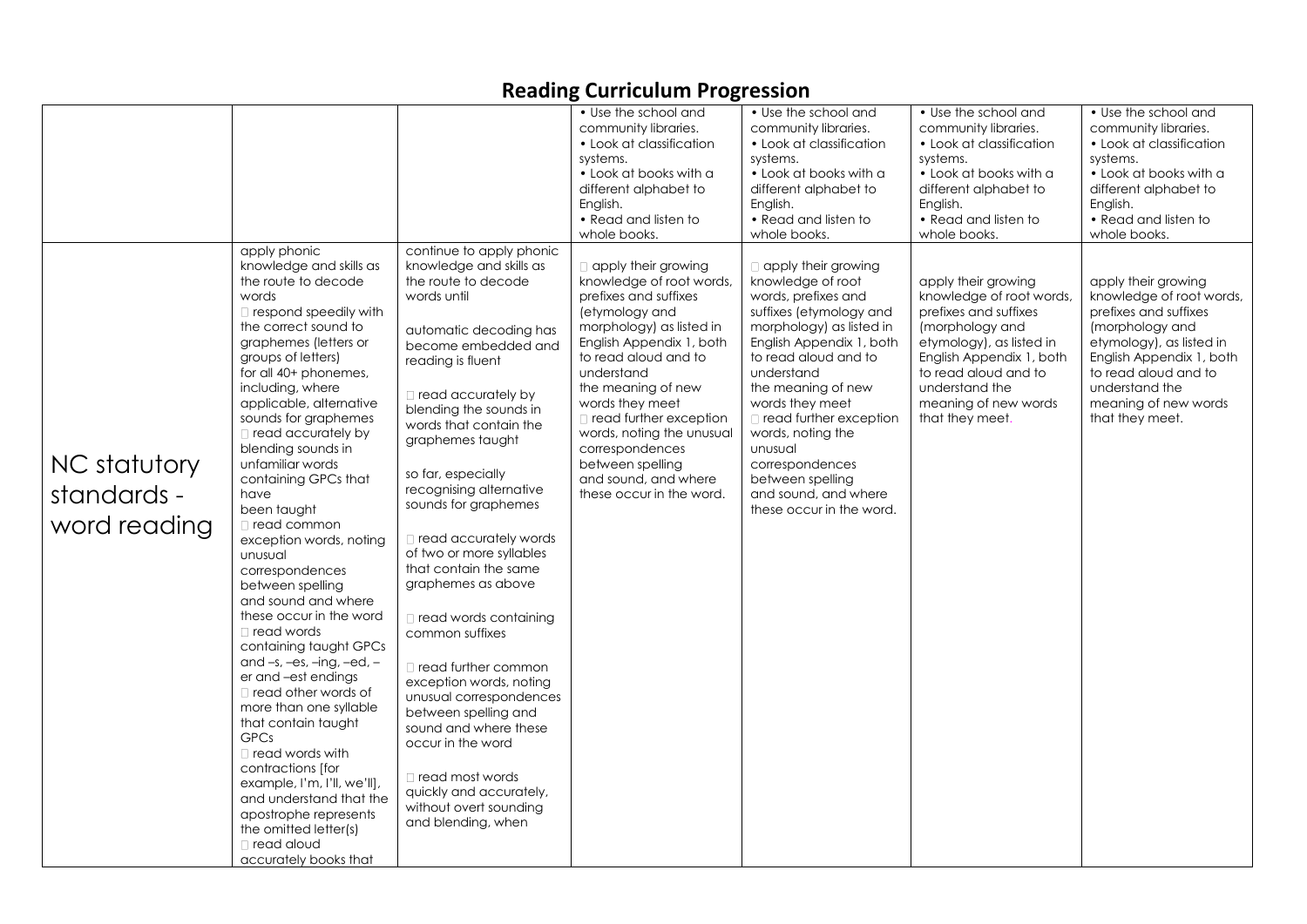|                                             | are consistent with their<br>developing phonic<br>knowledge and that do<br>not require them to use<br>other strategies to work<br>out words<br>$\Box$ re-read these books<br>to build up their fluency<br>and confidence in word<br>reading                                                                                                                                                                                                                                                                                                                                                                                                                                                                                                               | they have been<br>frequently encountered<br>□ read aloud books<br>closely matched to their<br>improving phonic<br>knowledge, sounding out<br>unfamiliar words<br>accurately, automatically<br>and without undue<br>hesitation<br>$\Box$ re-read these books to<br>build up their fluency and<br>confidence in word<br>reading.                                                                                                                                                                                                                                                                                                                                                                                             |                                                                                                                                                                                                                                                                                                                                                                                                                                                                                                                                                                                                                                                                                                                            |                                                                                                                                                                                                                                                                                                                                                                                                                                                                                                                                                                                                                                                                                                                             |                                                                                                                                                                                                                                                                                                                                                                                                                                                                                                                                                                                                                                                                                           |                                                                                                                                                                                                                                                                                                                                                                                                                                                                                                                                                                                                                                                                                                   |
|---------------------------------------------|-----------------------------------------------------------------------------------------------------------------------------------------------------------------------------------------------------------------------------------------------------------------------------------------------------------------------------------------------------------------------------------------------------------------------------------------------------------------------------------------------------------------------------------------------------------------------------------------------------------------------------------------------------------------------------------------------------------------------------------------------------------|----------------------------------------------------------------------------------------------------------------------------------------------------------------------------------------------------------------------------------------------------------------------------------------------------------------------------------------------------------------------------------------------------------------------------------------------------------------------------------------------------------------------------------------------------------------------------------------------------------------------------------------------------------------------------------------------------------------------------|----------------------------------------------------------------------------------------------------------------------------------------------------------------------------------------------------------------------------------------------------------------------------------------------------------------------------------------------------------------------------------------------------------------------------------------------------------------------------------------------------------------------------------------------------------------------------------------------------------------------------------------------------------------------------------------------------------------------------|-----------------------------------------------------------------------------------------------------------------------------------------------------------------------------------------------------------------------------------------------------------------------------------------------------------------------------------------------------------------------------------------------------------------------------------------------------------------------------------------------------------------------------------------------------------------------------------------------------------------------------------------------------------------------------------------------------------------------------|-------------------------------------------------------------------------------------------------------------------------------------------------------------------------------------------------------------------------------------------------------------------------------------------------------------------------------------------------------------------------------------------------------------------------------------------------------------------------------------------------------------------------------------------------------------------------------------------------------------------------------------------------------------------------------------------|---------------------------------------------------------------------------------------------------------------------------------------------------------------------------------------------------------------------------------------------------------------------------------------------------------------------------------------------------------------------------------------------------------------------------------------------------------------------------------------------------------------------------------------------------------------------------------------------------------------------------------------------------------------------------------------------------|
| NC statutory<br>standards-<br>comprehension | develop pleasure in<br>reading, motivation to<br>read, vocabulary and<br>understanding by:<br>$\Box$ listening to and<br>discussing a wide range<br>of poems, stories and<br>non-fiction at a<br>level beyond that at<br>which they can read<br>independently<br><b>D</b> being encouraged to<br>link what they read or<br>hear read to their own<br>experiences<br>$\Box$ becoming very<br>familiar with key stories,<br>fairy stories and<br>traditional tales,<br>retelling them and<br>considering their<br>particular characteristics<br>$\Box$ recognising and<br>joining in with<br>predictable phrases<br>$\Box$ learning to<br>appreciate rhymes and<br>poems, and to recite<br>some by heart<br>$\Box$ discussing word<br>meanings, linking new | $\Box$ develop pleasure in<br>reading, motivation to<br>read, vocabulary and<br>understanding by:<br>$\Box$ listening to, discussing<br>and expressing views<br>about a wide range of<br>contemporary and<br>classic poetry, stories and<br>non-fiction at a level<br>beyond that<br>at which they can read<br>independently<br>discussing the<br>sequence of events in<br>books and how items of<br>information are<br>related<br>$\Box$ becoming increasingly<br>familiar with and retelling<br>a wider range of stories,<br>fairy<br>stories and traditional<br>tales<br>$\Box$ being introduced to<br>non-fiction books that are<br>structured in different<br>ways<br>$\Box$ recognising simple<br>recurring literary | Pupils should be taught<br>to:<br>$\Box$ develop positive<br>attitudes to reading and<br>understanding of what<br>they read by:<br>□ listening to and<br>discussing a wide range<br>of fiction, poetry, plays,<br>non-fiction and<br>reference books or<br>textbooks<br>$\Box$ reading books that are<br>structured in different<br>ways and reading for a<br>range of<br>purposes<br>$\Box$ using dictionaries to<br>check the meaning of<br>words that they have<br>read<br>$\Box$ increasing their<br>familiarity with a wide<br>range of books, including<br>fairy stories,<br>myths and legends, and<br>retelling some of these<br>orally<br>$\Box$ identifying themes and<br>conventions in a wide<br>range of books | . Pupils should be taught<br>to:<br>$\Box$ develop positive<br>attitudes to reading and<br>understanding of what<br>they read by:<br>$\Box$ listening to and<br>discussing a wide range<br>of fiction, poetry, plays,<br>non-fiction and<br>reference books or<br>textbooks<br>$\Box$ reading books that are<br>structured in different<br>ways and reading for a<br>range of<br>purposes<br>$\Box$ using dictionaries to<br>check the meaning of<br>words that they have<br>read<br>$\Box$ increasing their<br>familiarity with a wide<br>range of books,<br>including fairy stories,<br>myths and legends, and<br>retelling some of these<br>orally<br>didentifying themes and<br>conventions in a wide<br>range of books | Pupils should be taught<br>to:<br>$\Box$ maintain positive<br>attitudes to reading and<br>understanding of what<br>they read by:<br>continuing to read and<br>discuss an increasingly<br>wide range of fiction,<br>poetry,<br>plays, non-fiction and<br>reference books or<br>textbooks<br>$\Box$ reading books that are<br>structured in different<br>ways and reading for a<br>range of<br>purposes<br>$\Box$ increasing their<br>familiarity with a wide<br>range of books, including<br>myths, legends<br>and traditional stories,<br>modern fiction, fiction<br>from our literary heritage,<br>and<br>books from other cultures<br>and traditions<br>English – key stages 1<br>and 2 | Pupils should be taught<br>to:<br>$\Box$ maintain positive<br>attitudes to reading and<br>understanding of what<br>they read by:<br>□ continuing to read and<br>discuss an increasingly<br>wide range of fiction,<br>poetry,<br>plays, non-fiction and<br>reference books or<br>textbooks<br>$\Box$ reading books that are<br>structured in different<br>ways and reading for a<br>range of<br>purposes<br>$\Box$ increasing their<br>familiarity with a wide<br>range of books, including<br>myths, legends<br>and traditional stories,<br>modern fiction, fiction<br>from our literary heritage,<br>and<br>books from other cultures<br>and traditions<br>English – key stages 1<br>and 2<br>34 |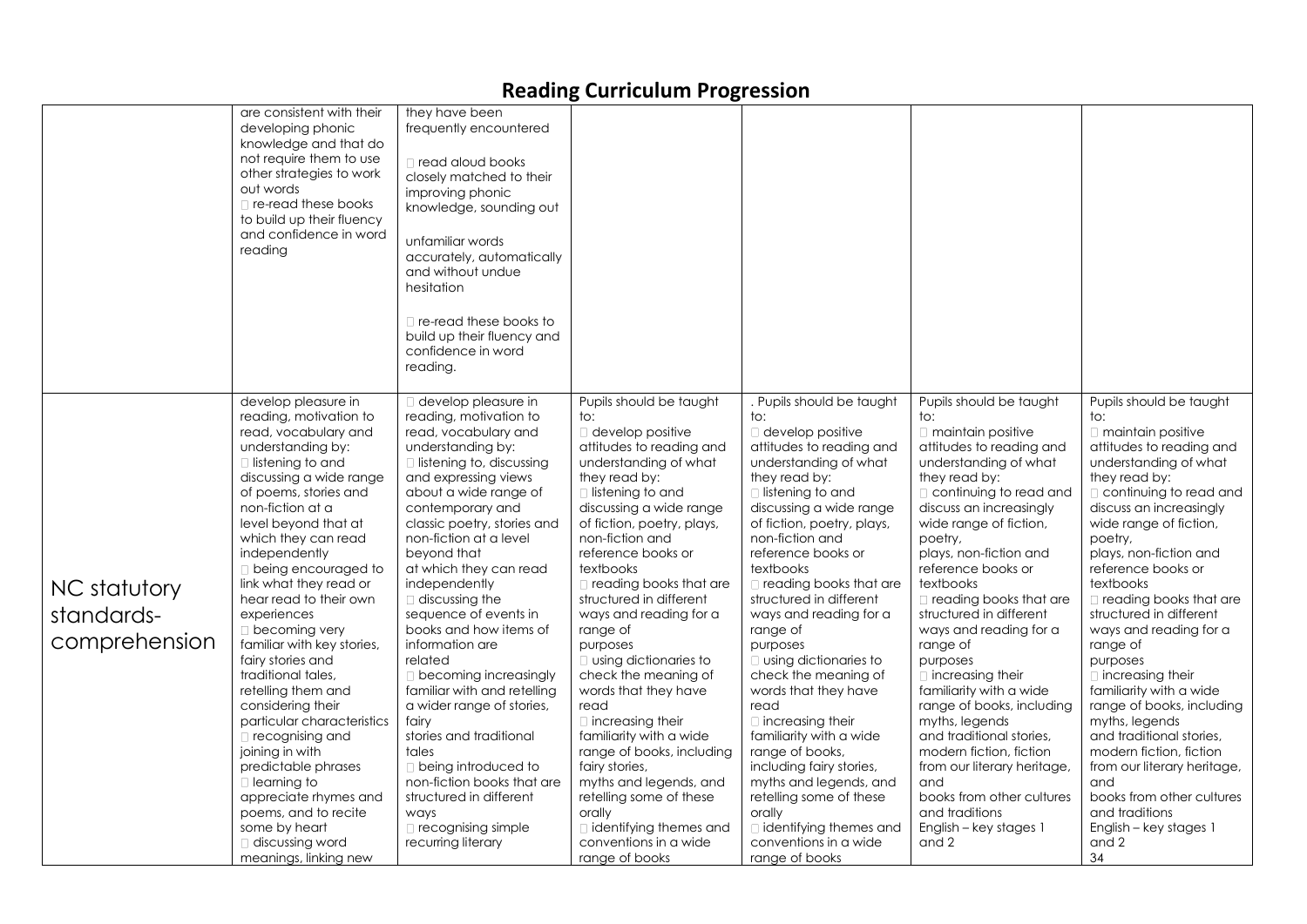#### meanings to those already known understand both the books they can already read accurately and fluently and those they listen to by:  $\Box$  drawing on what they already know or on background information and vocabulary provided by the teacher checking that the text makes sense to them as they read and correcting inaccurate reading discussing the significance of the title and events making inferences on the basis of what is being said and done predicting what might happen on the basis of what has been read so  $for$  $\Box$  participate in discussion about what is read to them, taking turns and listening to what others say **Explain clearly their** understanding of what is read to them language in stories and poetry discussing and clarifying the meanings of words, linking new meanings to known vocabulary discussing their favourite words and phrases continuing to build up a repertoire of poems learnt by heart, appreciating these and reciting some, with appropriate intonation to make the meaning clear  $\Box$  understand both the books that they can already read accurately and fluently and those that they listen to by:  $\Box$  drawing on what they already know or on background information and vocabulary provided by the teacher  $\Box$  checking that the text makes sense to them as they read and correcting inaccurate reading □ making inferences on the basis of what is being said and done  $\square$  answering and asking questions  $\Box$  predicting what might happen on the basis of what has been read so far participate in discussion about books, poems and other works that are read to them and those that they can read for themselves, taking turns and listening to what others say English – key stages 1 and 2  $\Box$  preparing poems and play scripts to read aloud and to perform, showing understanding through intonation, tone, volume and action discussing words and phrases that capture the reader's interest and imaaination  $\Box$  recognising some different forms of poetry [for example, free verse, narrative poetry] □ understand what they read, in books they can read independently, by: □ checking that the text makes sense to them, discussing their understanding and explaining the meaning of words in context  $\Box$  asking questions to improve their understanding of a text drawing inferences such as inferring characters' feelings, thoughts and motives from their actions, and justifying inferences with evidence □ predicting what might happen from details stated and implied identifying main ideas drawn from more than one paragraph and summarising these  $\Box$  identifying how language, structure, and presentation contribute to meaning English – key stages 1 and 2  $\Box$  preparing poems and play scripts to read aloud and to perform, showing understanding through intonation, tone, volume and action  $\Box$  discussing words and phrases that capture the reader's interest and imagination  $\Box$  recognising some different forms of poetry [for example, free verse, narrative poetry] □ understand what they read, in books they can read independently, by:  $\Box$  checking that the text makes sense to them, discussing their understanding and explaining the meaning of words in context  $\Box$  asking questions to improve their understanding of a text drawing inferences such as inferring characters' feelings, thoughts and motives from their actions, and justifying inferences with evidence □ predicting what might happen from details stated and implied identifying main ideas drawn from more than one paragraph and summarising these  $\Box$  identifying how language, structure, and presentation contribute to meaning recommending books that they have read to their peers, giving reasons for their choices identifying and discussing themes and conventions in and across a wide range of writing  $\Box$  making comparisons within and across books learning a wider range of poetry by heart **preparing poems and** plays to read aloud and to perform, showing understanding through intonation, tone and volume so that the meaning is clear to an audience □ understand what they read by:  $\Box$  checking that the book makes sense to them, discussing their understanding and exploring the meaning of words in context  $\Box$  asking questions to improve their understanding drawing inferences such as inferring characters' feelings, thoughts and motives from their actions, and justifying inferences with evidence **predicting what might** happen from details stated and implied  $\Box$  summarising the main ideas drawn from more than one paragraph, identifying key details that support the main ideas Statutory requirements □ recommending books that they have read to their peers, giving reasons for their choices  $\Box$  identifying and discussing themes and conventions in and across a wide range of writing making comparisons within and across books learning a wider range of poetry by heart  $\Box$  preparing poems and plays to read aloud and to perform, showing understanding through intonation, tone and volume so that the meaning is clear to an audience □ understand what they read by:  $\Box$  checking that the book makes sense to them, discussing their understanding and exploring the meaning of words in context  $\Box$  asking questions to improve their understanding drawing inferences such as inferring characters' feelings, thoughts and motives from their actions, and justifying inferences with evidence □ predicting what might happen from details stated and implied summarising the main ideas drawn from more than one paragraph, identifying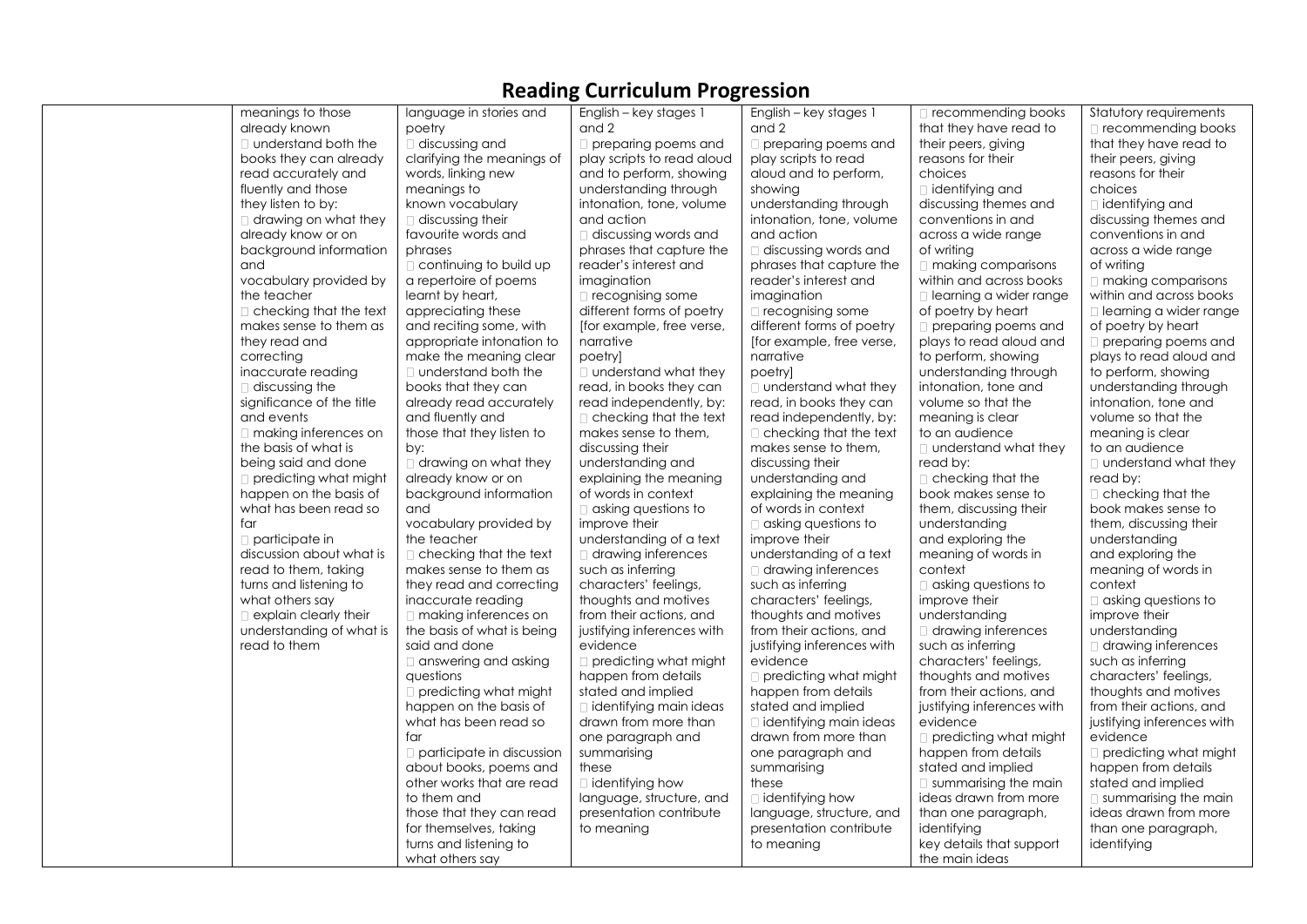| explain and discuss<br>their understanding of<br>books, poems and other<br>material, both<br>those that they listen to<br>and those that they read<br>for themselves. | □ retrieve and record<br>information from non-<br>fiction<br>$\Box$ participate in<br>discussion about both<br>books that are read to<br>them and those they can<br>read for themselves,<br>taking turns and listening<br>to what others say | $\Box$ retrieve and record<br>information from non-<br>fiction<br>$\Box$ participate in<br>discussion about both<br>books that are read to<br>them and those they<br>can<br>read for themselves,<br>taking turns and listening<br>to what others say | $\Box$ identifying how<br>language, structure and<br>presentation contribute<br>to meanina<br>$\Box$ discuss and evaluate<br>how authors use<br>language, including<br>figurative language,<br>considering the impact<br>on the reader<br>distinguish between<br>statements of fact and<br>opinion<br>□ retrieve, record and<br>present information from<br>non-fiction<br>$\Box$ participate in<br>discussions about books<br>that are read to them<br>and those they can read<br>for themselves, building<br>on their own and others'<br>ideas and challenging<br>views<br>courteously<br>$\Box$ explain and discuss<br>their understanding of<br>what they have read,<br>including through<br>formal presentations and<br>debates, maintaining a<br>focus on the topic and | key details that support<br>the main ideas<br>$\Box$ identifying how<br>language, structure and<br>presentation contribute<br>to meaning<br>$\Box$ discuss and evaluate<br>how authors use<br>language, including<br>figurative language,<br>considering the impact<br>on the reader<br>$\Box$ distinguish between<br>statements of fact and<br>opinion<br>$\Box$ retrieve, record and<br>present information from<br>non-fiction<br>$\Box$ participate in<br>discussions about books<br>that are read to them<br>and those they can read<br>for themselves, building<br>on their own and others'<br>ideas and challenging<br>views<br>courteously<br>explain and discuss<br>their understanding of<br>what they have read,<br>including through<br>formal presentations and |
|-----------------------------------------------------------------------------------------------------------------------------------------------------------------------|----------------------------------------------------------------------------------------------------------------------------------------------------------------------------------------------------------------------------------------------|------------------------------------------------------------------------------------------------------------------------------------------------------------------------------------------------------------------------------------------------------|-------------------------------------------------------------------------------------------------------------------------------------------------------------------------------------------------------------------------------------------------------------------------------------------------------------------------------------------------------------------------------------------------------------------------------------------------------------------------------------------------------------------------------------------------------------------------------------------------------------------------------------------------------------------------------------------------------------------------------------------------------------------------------|------------------------------------------------------------------------------------------------------------------------------------------------------------------------------------------------------------------------------------------------------------------------------------------------------------------------------------------------------------------------------------------------------------------------------------------------------------------------------------------------------------------------------------------------------------------------------------------------------------------------------------------------------------------------------------------------------------------------------------------------------------------------------|
|                                                                                                                                                                       |                                                                                                                                                                                                                                              |                                                                                                                                                                                                                                                      | using notes<br>where necessary<br>$\Box$ provide reasoned<br>justifications for their<br>views                                                                                                                                                                                                                                                                                                                                                                                                                                                                                                                                                                                                                                                                                | debates, maintaining a<br>focus on the topic and<br>using notes<br>where necessary<br>$\Box$ provide reasoned<br>justifications for their<br>views                                                                                                                                                                                                                                                                                                                                                                                                                                                                                                                                                                                                                           |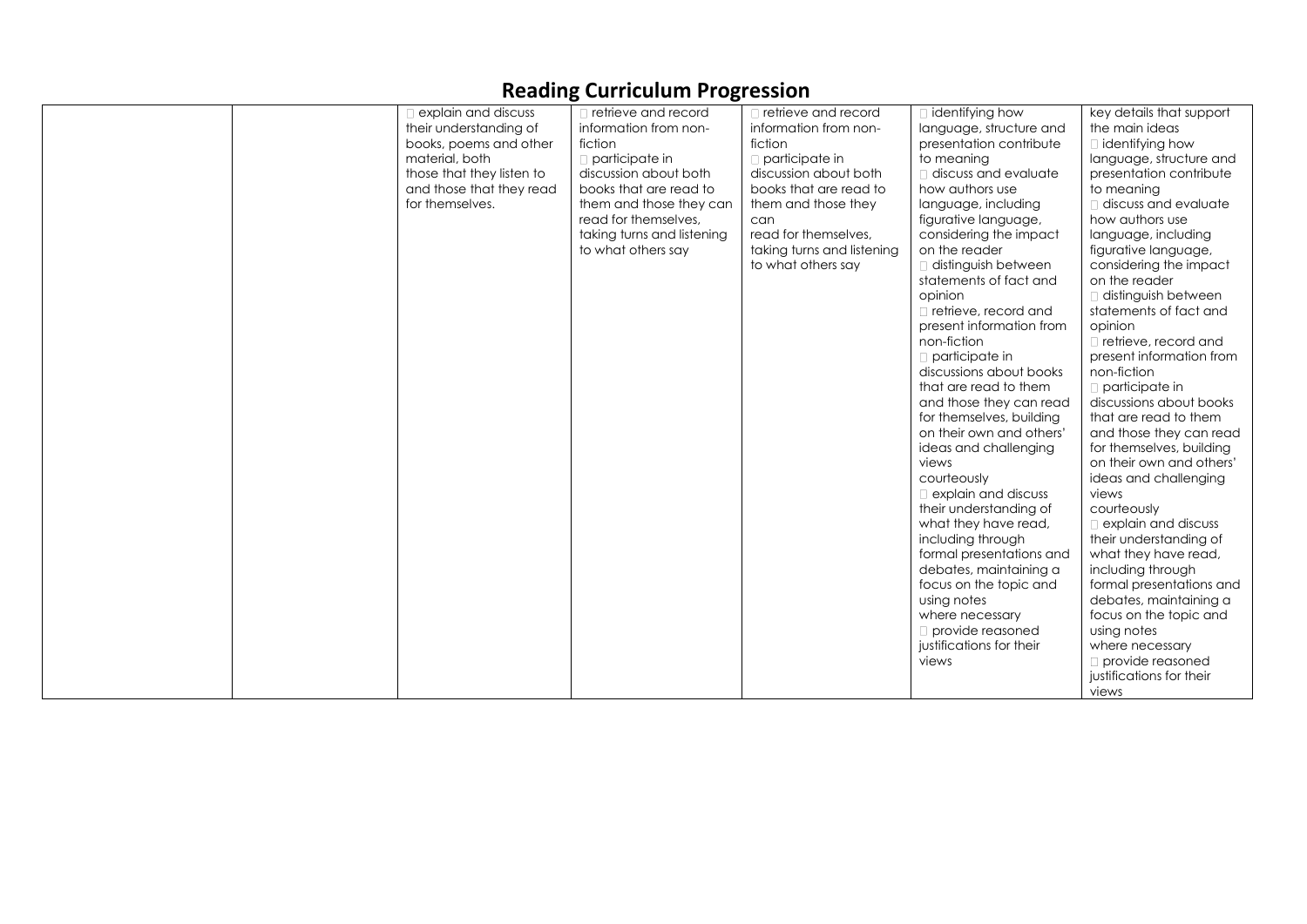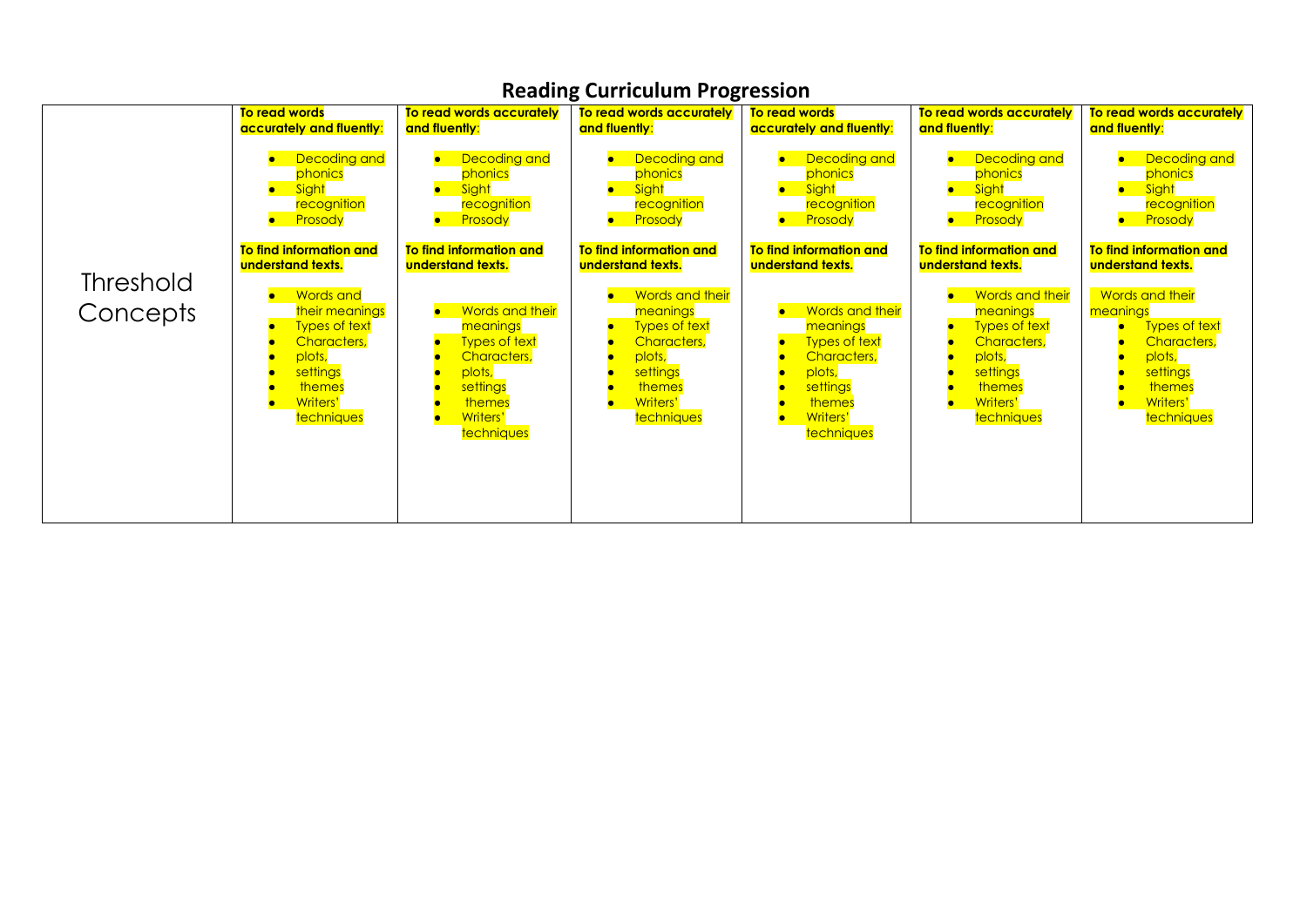|                                                     |                                                                                              |                                                                                                  | יפט דווישושט פי                                                                                                                 | <u>.</u>                                                                                                                 |                                                                                                                                    |                                                                                                                           |  |
|-----------------------------------------------------|----------------------------------------------------------------------------------------------|--------------------------------------------------------------------------------------------------|---------------------------------------------------------------------------------------------------------------------------------|--------------------------------------------------------------------------------------------------------------------------|------------------------------------------------------------------------------------------------------------------------------------|---------------------------------------------------------------------------------------------------------------------------|--|
|                                                     | <b>Decoding and phonics</b>                                                                  | <b>Decoding and phonics</b>                                                                      | <b>Words and their</b><br>meanings                                                                                              | <b>Words and their</b><br>meanings                                                                                       | Words and their<br>meanings                                                                                                        | Words and their<br>meanings                                                                                               |  |
|                                                     | Phase 5 of letters and<br>sounds<br><b>Words and their</b><br>meaninas<br>Understand regular | Sight recognition<br>Phase 5 and 6 of letters<br>and sounds and all<br>common exception<br>words | Formation of nouns using<br>a range of prefixes and<br>their meanings [for<br>example super-, anti-,<br>$q$ uto- $\overline{q}$ | Formation of nouns using<br>a range of prefixes and<br>their meanings [for<br>example super-, anti-,<br>$q$ uto- $\vert$ | Knowledge of how<br>converting nouns or<br>adjectives into verbs<br>using suffixes [for<br>example,<br>-ate; -ise; -ify] and using | The difference between<br>vocabulary typical of<br>informal speech and<br>vocabulary appropriate<br>for formal speech and |  |
|                                                     | plural noun suffixes -s or<br>-es [for example, dog,<br>dogs; wish,                          | Words and their<br>meanings                                                                      | <b>Words and their</b><br>meanings                                                                                              | Words and their<br>meanings                                                                                              | verb prefixes [for<br>example, dis-, de-, mis-,                                                                                    | writing [for example, find<br>out - discover; ask for -                                                                   |  |
|                                                     | wishes], including the<br>effects of these suffixes<br>on the meaning of the                 | The formation of nouns<br>using suffixes such as -<br>ness, -er and by                           | Word families based on<br>common words, showing<br>how words are related in                                                     | Word families based on<br>common words, showing<br>how words are related in                                              | over-and re-] affects<br>meaning.                                                                                                  | request; go in – enter]<br>Characters, plots, places<br>and themes                                                        |  |
|                                                     | noun<br>How the prefix un-<br>changes the meaning<br>of verbs and adjectives                 | compounding [for<br>example, whiteboard,<br>superman]                                            | form and meaning [for<br>example, solve, solution,<br>solver, dissolve, insoluble]                                              | form and meaning [for<br>example, solve, solution,<br>solver, dissolve, insoluble]                                       | Characters, plots, places<br>and themes                                                                                            | How words are related<br>by meaning as synonyms                                                                           |  |
| Essential<br>Component<br>Knowledge<br>(with linked | [negation, for example,<br>unkind, or undoing:<br>untie the boat]                            | Formation of adjectives<br>using suffixes such as -ful,<br>-less and their meaning               | Characters, plots, places<br>and themes                                                                                         | Characters, plots, places<br>and themes                                                                                  | Understanding of a<br>range of themes in<br>stories and novels, good<br>over evil, friendship, loss,                               | and antonyms (see Eng<br>NC appendix1)<br>Understanding of a                                                              |  |
|                                                     | <b>Decoding and phonics</b><br>Reading of all words                                          | Use of the suffixes -er, -est<br>in adjectives and the use<br>of -ly to turn adjectives t        | Understanding of a<br>range of themes in<br>stories and novels, good<br>over evil, friendship, loss,                            | Understanding of a<br>range of themes in<br>stories and novels, good                                                     | heroism overcoming<br>adversity, issues and<br>dilemmas                                                                            | range of themes in<br>stories and novels, good<br>over evil, friendship, loss,<br>heroism overcoming                      |  |
| threshold<br>concept)                               | through sounding and<br>blending                                                             | adverbs in Standard<br>English to turn adjectives<br>into adverbs                                | overcoming adversity<br><b>Types of text</b>                                                                                    | over evil, friendship, loss,<br>overcoming adversity<br>Extend knowledge of                                              | Extend knowledge of<br>characterisation in novels<br>and how this achieved                                                         | adversity, issues and<br>dilemmas<br>Extend knowledge of                                                                  |  |
|                                                     | Sight recognition<br>Reading of common<br>exception words                                    | Common word roots to<br>make meaning of new<br>words                                             | The conventions of<br>different types of writing:<br>letters, diaries, headings,                                                | settings and their effect<br>in narratives                                                                               | <b>Types of text</b>                                                                                                               | characterisation in novels<br>and how this achieved<br>Types of text                                                      |  |
|                                                     | Prosody<br>Knowledge of rhymes                                                               | Characters, plots, places<br>and themes                                                          | numbers, contents<br>pages, indexes<br>Writers' techniques                                                                      | Extend the range of<br>genres, including<br>historical, science fiction,<br>adventure, and quest.                        | Extend the range of<br>genres known, including<br>historical, science fiction,                                                     | Extend the range of<br>genres known, including<br>historical, science fiction,                                            |  |
|                                                     | and grammatical<br>structures in rhyming<br>stories                                          | Cause and effect in<br>narrative and simple                                                      | Cause and effect in<br>narrative and non-fiction<br>and using these to infer                                                    | And their key features<br>and effects<br><b>Types of text</b>                                                            | comedy, adventure,<br>quest, mystery, their key<br>features and effects                                                            | adventure, quest.,<br>mystery, their key<br>features and effects                                                          |  |
|                                                     | <b>Grammatical structures</b><br>in heard stories:<br>questions, exclamations,               | inference<br>Cause and effect in non-<br>fiction and simple<br>inference                         | meanings<br>Understanding of<br>narrative voice (1st and                                                                        | The conventions of<br>different types of writing:<br>letters, diaries, headings,                                         | Knowledge of<br>presentational devices of<br>information texts                                                                     | Knowledge of<br>presentational devices of<br>information texts<br>including websites and                                  |  |
|                                                     | <b>Types of text</b>                                                                         | Prosody                                                                                          | 3 <sup>rd</sup> person) narrative<br>structure and tenses and<br>how they are used.                                             | numbers, contents<br>pages, indexes                                                                                      | including websites and<br>how to use them to                                                                                       | how to use them to<br>locate and sort<br>information                                                                      |  |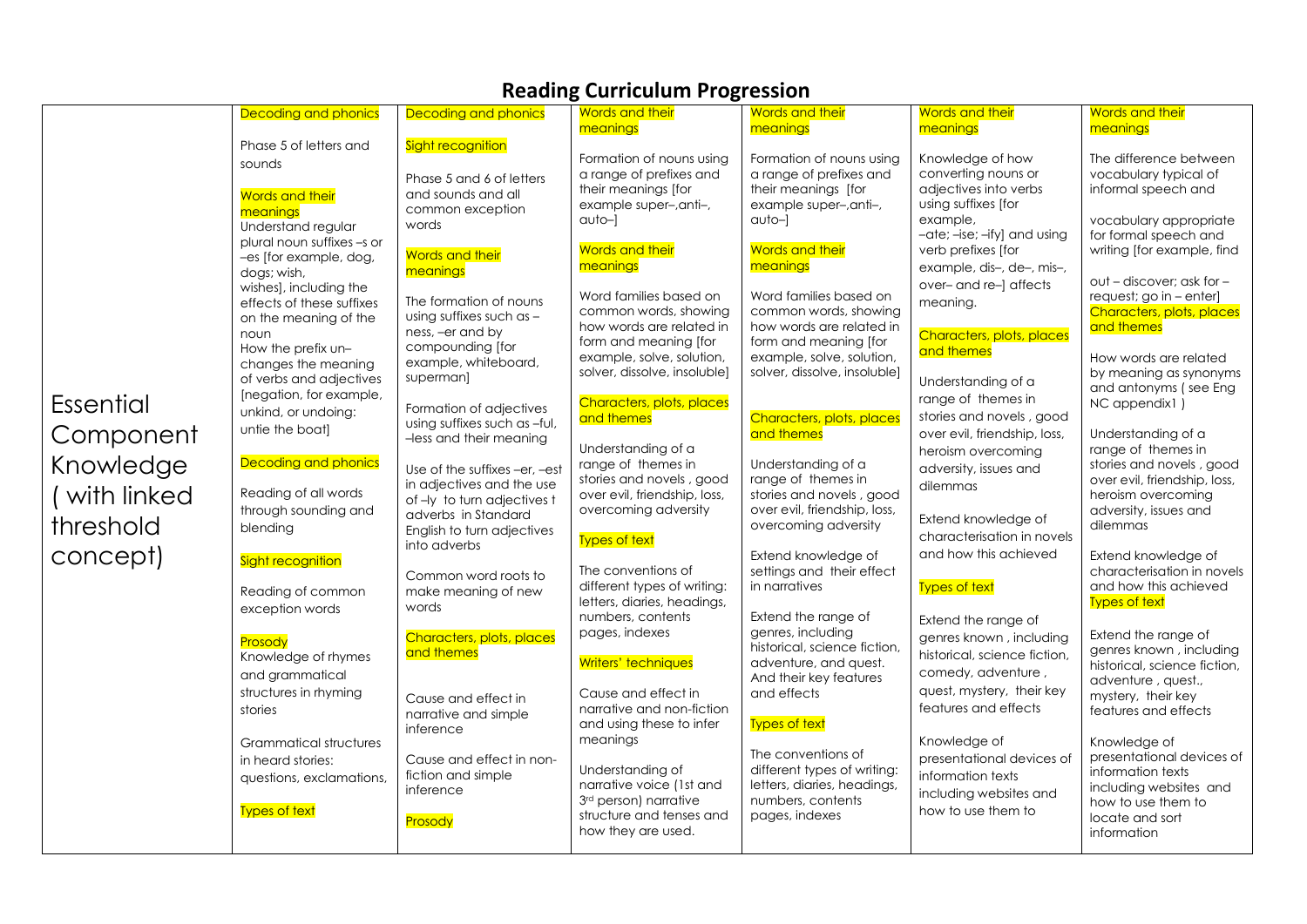|                                                                                                                                                                                                                                                                                                                                                                                                                                                                   |                                                                                                                                                                                                                                                                                                                                                                                                                                                                                                                                                                                                                                                                                               | <u> -</u>                                                                                                                                                                                                                                                                                                                                                                                                                                                                                                                                                                                                |                                                                                                                                                                                                                                                                                                                                                                                                                                                                                                                                                        |                                                                                                                                                                                                                                                                                                                                                                                                                                                               |                                                                                                                                                                                                                                                                                                                                                                                                                            |
|-------------------------------------------------------------------------------------------------------------------------------------------------------------------------------------------------------------------------------------------------------------------------------------------------------------------------------------------------------------------------------------------------------------------------------------------------------------------|-----------------------------------------------------------------------------------------------------------------------------------------------------------------------------------------------------------------------------------------------------------------------------------------------------------------------------------------------------------------------------------------------------------------------------------------------------------------------------------------------------------------------------------------------------------------------------------------------------------------------------------------------------------------------------------------------|----------------------------------------------------------------------------------------------------------------------------------------------------------------------------------------------------------------------------------------------------------------------------------------------------------------------------------------------------------------------------------------------------------------------------------------------------------------------------------------------------------------------------------------------------------------------------------------------------------|--------------------------------------------------------------------------------------------------------------------------------------------------------------------------------------------------------------------------------------------------------------------------------------------------------------------------------------------------------------------------------------------------------------------------------------------------------------------------------------------------------------------------------------------------------|---------------------------------------------------------------------------------------------------------------------------------------------------------------------------------------------------------------------------------------------------------------------------------------------------------------------------------------------------------------------------------------------------------------------------------------------------------------|----------------------------------------------------------------------------------------------------------------------------------------------------------------------------------------------------------------------------------------------------------------------------------------------------------------------------------------------------------------------------------------------------------------------------|
| Familiarity with<br>traditional tales, key<br>stories and fairy stories<br>Knowledge of fiction<br>and non-fiction<br>Retrieving information<br>from information texts<br>Poems and their<br>features, rhyme, rhythm<br>Characters, plots,<br>settings and themes<br>Simple narrative<br>features, beginnings,<br>endings, build ups,<br>surprise<br>Knowledge of traditional<br>literary characters, good<br>and evil, magical,<br>mysterious, Funny<br>endings. | A favourite poem learnt<br>by heart<br>The difference between<br>spoken and written<br>language<br>Types of text<br>Structural features of non-<br>fiction texts: headings,<br>subheadings, glossaries.<br>Extending knowledge of<br>features of traditional<br>tales, fairy and fantasy<br>stories previously<br>encountered in Y1<br>Knowledge of a range of<br>fiction genres, adventure,<br>mystery, fantasy,<br>Characters, plots, places<br>and themes<br>Knowledge of a range of<br>literary characters, good,<br>evil. wise, foolish,<br>adventurous, funny and<br>why they speak and<br>behave as they do.<br>Knowledge of settings,<br>and how they engage<br>the reader and add to | Extend the range of<br>literary features known:<br>simile and metaphor,<br>short impact sentence,<br>ellipses, imagery using<br>the senses, alliteration<br>and onomatopoeia<br><b>Types of text</b><br>Extend the range of<br>genres, including<br>historical, science fiction,<br>adventure, quest, and<br>their key features<br>Characters, plots, settings<br>and themes<br>Extend knowledge of a<br>range of literary<br>characters, heroes and<br>heroines, wise and foolish<br>characters, lazy, spoilt,<br>resourceful etc.<br>Extend knowledge of<br>settings and their impact<br>in narratives | How to locate<br>information in reference<br>books using indexes<br>The conventions of play<br>scripts and of a range of<br>poems<br>Writers' techniques<br>Cause and effect in<br>narrative and non-fiction<br>and using these to infer<br>meanings<br>Understanding of<br>narrative voice (1st and<br>3rd person) and tense<br>and their effect.<br>Extend the range of<br>literary features known:<br>simile and metaphor,<br>personification, short<br>impact sentence,<br>ellipses, imagery using<br>the senses, alliteration<br>and onomatopoeia | locate and sort<br>information.<br>Writers' techniques<br>Understanding of<br>narrative voice and<br>point of view (both of<br>author and fictional<br>character) and the<br>effect of varied tenses in<br>narrative<br>Understand more<br>complex narrative<br>structures, flashbacks,<br>timeslips, dual narrative<br>Understand more<br>complex literary features<br>and their effects:<br>imagery, analogy, simile<br>metaphor,<br>personification, style | Writers' techniques<br>Understanding of<br>narrative voice and<br>point of view (both of<br>author and fictional<br>character) and the<br>effect of varied tenses in<br>narrative<br>Understand more<br>complex narrative<br>structures, flashbacks,<br>timeslips, dual narrative<br>Understand more<br>complex literary features<br>and their effects:<br>imagery, analogy, simile<br>metaphor,<br>personification, style |
|                                                                                                                                                                                                                                                                                                                                                                                                                                                                   | the mood of the story<br>Knowledge of the<br>concept of themes and<br>some simple themes:<br>good over evil, wise over<br>foolish,<br>Writers' techniques<br>Knowledge of literary<br>language of character,                                                                                                                                                                                                                                                                                                                                                                                                                                                                                  |                                                                                                                                                                                                                                                                                                                                                                                                                                                                                                                                                                                                          |                                                                                                                                                                                                                                                                                                                                                                                                                                                                                                                                                        |                                                                                                                                                                                                                                                                                                                                                                                                                                                               |                                                                                                                                                                                                                                                                                                                                                                                                                            |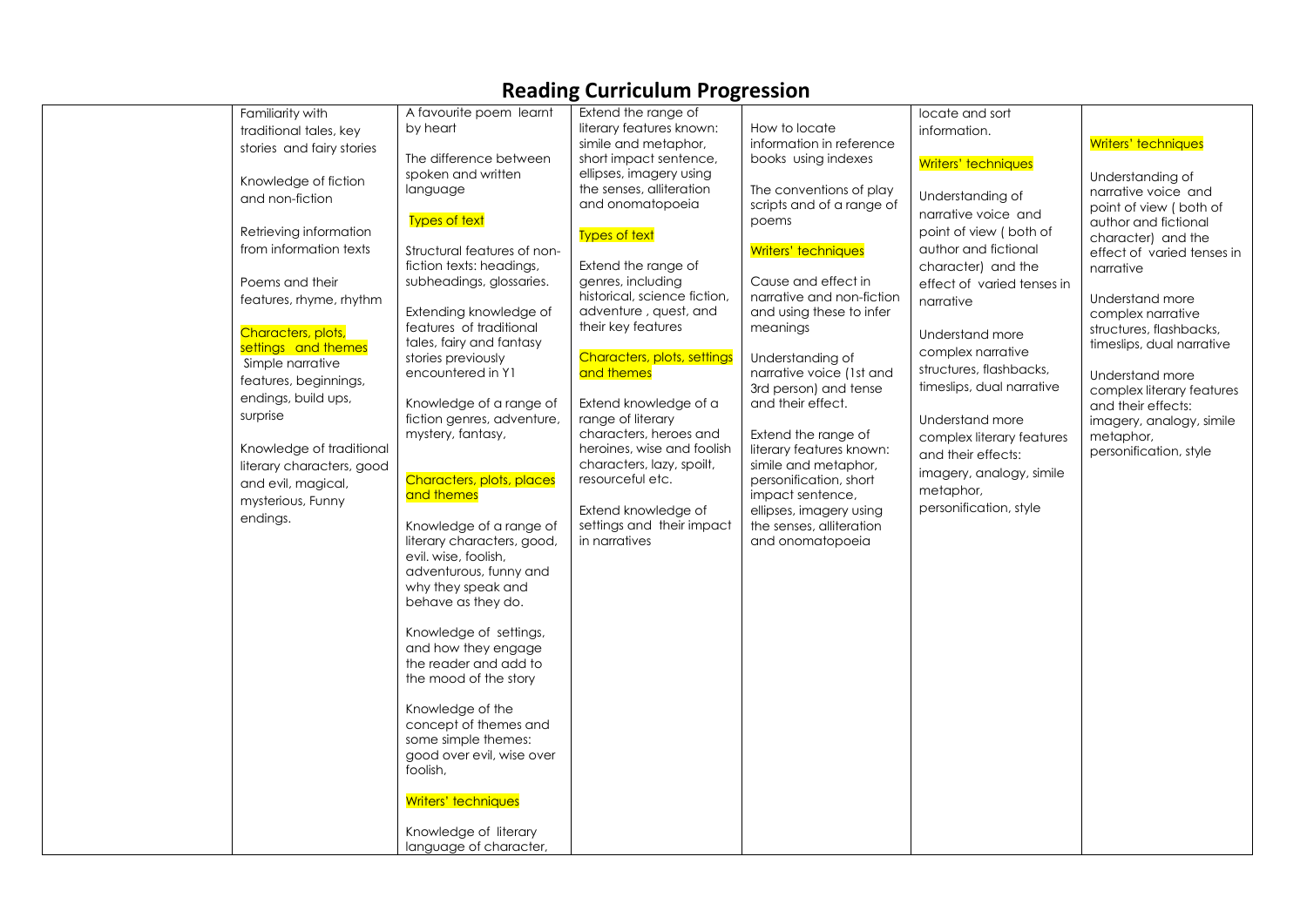|                                           |                                                                                                                                              | setting and mood and<br>how these differ in<br>different texts                                                                                                                                                                                                                                             |                                                                                                                                                                                                                                                                                                                                                                                                                                                      |                                                                                                                                                                                                                                                                                                                                                                                                                                                           |                                                                                                                                                                                                                                                                                                                    |                                                                                                                                                                                                                                                                                                                    |
|-------------------------------------------|----------------------------------------------------------------------------------------------------------------------------------------------|------------------------------------------------------------------------------------------------------------------------------------------------------------------------------------------------------------------------------------------------------------------------------------------------------------|------------------------------------------------------------------------------------------------------------------------------------------------------------------------------------------------------------------------------------------------------------------------------------------------------------------------------------------------------------------------------------------------------------------------------------------------------|-----------------------------------------------------------------------------------------------------------------------------------------------------------------------------------------------------------------------------------------------------------------------------------------------------------------------------------------------------------------------------------------------------------------------------------------------------------|--------------------------------------------------------------------------------------------------------------------------------------------------------------------------------------------------------------------------------------------------------------------------------------------------------------------|--------------------------------------------------------------------------------------------------------------------------------------------------------------------------------------------------------------------------------------------------------------------------------------------------------------------|
| Conceptual<br>Vocabulary<br>(culmulative) | sound, phoneme,<br>digraph, digraph, split<br>diagraph, grapheme<br>punctuation, full stop,<br>question mark,<br>exclamation mark,<br>rhythm | noun, noun phrase<br>statement, question,<br>exclamation, command<br>compound, suffix<br>adjective, adverb, verb,<br>syllable<br>tense (past, present)<br>apostrophe, comma<br>fiction, non-fiction,<br>character, setting,<br>adventure, mystery,<br>fantasy, glossary, index,<br>narrator, hero, villain | word family, prefix, plot<br>theme, style, narrator,<br>narrative voice, point of<br>view 1st person, 3rd<br>person, simile, metaphor,<br>character, motive,<br>ellipsis, imagery,<br>alliteration, inference,<br>prediction, deduction<br>onomatopoeia, historical<br>fiction, science fiction,<br>quest, fantasy, hero,<br>heroine, past tense,<br>present tense, dilemma,<br>resolution, cliff-hanger,<br>heading, subheading,<br>glossary, index | word family, prefix, plot<br>theme, style, narrator,<br>narrative voice, point of<br>view, 1st person, 3rd<br>person, simile, metaphor<br>, personification,<br>character, motive,<br>inference, [prediction,<br>deduction. ellipsis,<br>imagery, alliteration,<br>onomatopoeia, historical<br>fiction, science fiction,<br>quest, fantasy, hero,<br>heroine, past tense,<br>present tense, dilemma,<br>resolution, cliff-hanger,<br>heading, subheading, | Characterisation, theme,<br>narrative structure,<br>imagery, style, analogy,<br>effect, simile, metaphor,<br>personification, literal<br>language, figurative<br>language, flashback,<br>timeslip, tension,<br>suspense, dialogue,<br>viewpoint, mood,<br>feeling, attitude, themes,<br>features, intonation, tone | Characterisation, theme,<br>narrative structure,<br>imagery, style, analogy,<br>effect, simile, metaphor,<br>personification, literal<br>language, figurative<br>language, flashback,<br>timeslip, tension,<br>suspense, dialogue,<br>viewpoint, mood,<br>feeling, attitude, themes,<br>features, intonation, tone |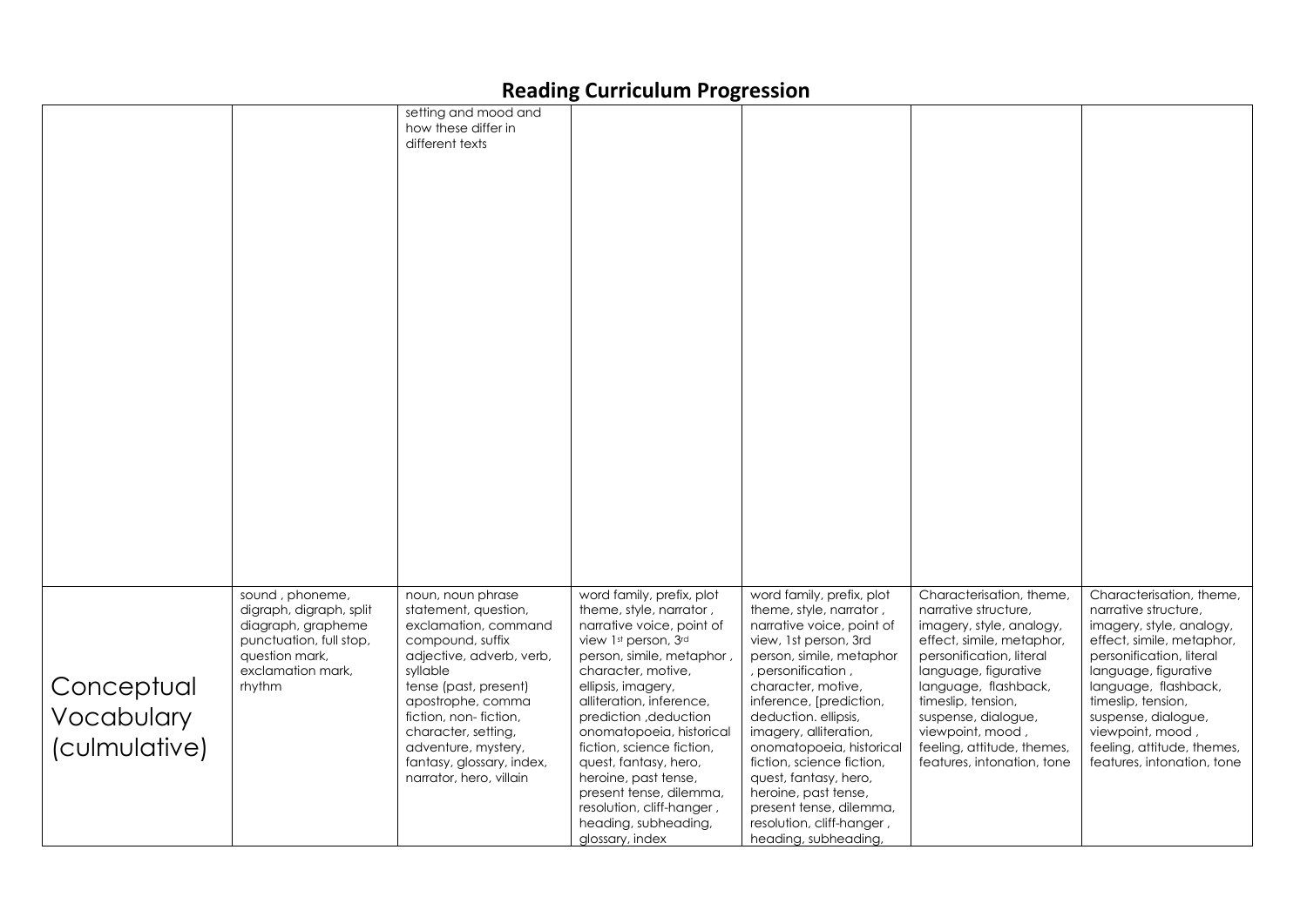|                                     |                                                                                                                                                                                                                                                                                                                                                                                                                                                                                                                                                                                                                                                                                                                                                                                                                                                                                                                                                                                                                                                                                                                                                                                    |                                                                                                                                                                                                                                                                                                                                                                                                                                                                                                                                                                                                                                                                                                                                                                                                                                                                                                                    |                                                                                                                                                                                                                                                                                                                                                                                                                                                                                                                                                                                                                                                                                                                               | effect, stage direction,<br>intonation, tone                                                                                                                                                                                                                                                                                                                                                                                                                                                                                                                                                                                                                                                                                                   |                                                                                                                                                                                                                                                                                                                                                                                                                                                                                                                                                                                                                                                                                                      |                                                                                                                                                                                                                                                                                                                                                                                                                                                                                                                                                                                                                                                                                                       |
|-------------------------------------|------------------------------------------------------------------------------------------------------------------------------------------------------------------------------------------------------------------------------------------------------------------------------------------------------------------------------------------------------------------------------------------------------------------------------------------------------------------------------------------------------------------------------------------------------------------------------------------------------------------------------------------------------------------------------------------------------------------------------------------------------------------------------------------------------------------------------------------------------------------------------------------------------------------------------------------------------------------------------------------------------------------------------------------------------------------------------------------------------------------------------------------------------------------------------------|--------------------------------------------------------------------------------------------------------------------------------------------------------------------------------------------------------------------------------------------------------------------------------------------------------------------------------------------------------------------------------------------------------------------------------------------------------------------------------------------------------------------------------------------------------------------------------------------------------------------------------------------------------------------------------------------------------------------------------------------------------------------------------------------------------------------------------------------------------------------------------------------------------------------|-------------------------------------------------------------------------------------------------------------------------------------------------------------------------------------------------------------------------------------------------------------------------------------------------------------------------------------------------------------------------------------------------------------------------------------------------------------------------------------------------------------------------------------------------------------------------------------------------------------------------------------------------------------------------------------------------------------------------------|------------------------------------------------------------------------------------------------------------------------------------------------------------------------------------------------------------------------------------------------------------------------------------------------------------------------------------------------------------------------------------------------------------------------------------------------------------------------------------------------------------------------------------------------------------------------------------------------------------------------------------------------------------------------------------------------------------------------------------------------|------------------------------------------------------------------------------------------------------------------------------------------------------------------------------------------------------------------------------------------------------------------------------------------------------------------------------------------------------------------------------------------------------------------------------------------------------------------------------------------------------------------------------------------------------------------------------------------------------------------------------------------------------------------------------------------------------|-------------------------------------------------------------------------------------------------------------------------------------------------------------------------------------------------------------------------------------------------------------------------------------------------------------------------------------------------------------------------------------------------------------------------------------------------------------------------------------------------------------------------------------------------------------------------------------------------------------------------------------------------------------------------------------------------------|
| Books and                           |                                                                                                                                                                                                                                                                                                                                                                                                                                                                                                                                                                                                                                                                                                                                                                                                                                                                                                                                                                                                                                                                                                                                                                                    |                                                                                                                                                                                                                                                                                                                                                                                                                                                                                                                                                                                                                                                                                                                                                                                                                                                                                                                    |                                                                                                                                                                                                                                                                                                                                                                                                                                                                                                                                                                                                                                                                                                                               |                                                                                                                                                                                                                                                                                                                                                                                                                                                                                                                                                                                                                                                                                                                                                |                                                                                                                                                                                                                                                                                                                                                                                                                                                                                                                                                                                                                                                                                                      |                                                                                                                                                                                                                                                                                                                                                                                                                                                                                                                                                                                                                                                                                                       |
|                                     |                                                                                                                                                                                                                                                                                                                                                                                                                                                                                                                                                                                                                                                                                                                                                                                                                                                                                                                                                                                                                                                                                                                                                                                    |                                                                                                                                                                                                                                                                                                                                                                                                                                                                                                                                                                                                                                                                                                                                                                                                                                                                                                                    |                                                                                                                                                                                                                                                                                                                                                                                                                                                                                                                                                                                                                                                                                                                               |                                                                                                                                                                                                                                                                                                                                                                                                                                                                                                                                                                                                                                                                                                                                                |                                                                                                                                                                                                                                                                                                                                                                                                                                                                                                                                                                                                                                                                                                      |                                                                                                                                                                                                                                                                                                                                                                                                                                                                                                                                                                                                                                                                                                       |
| text to be                          |                                                                                                                                                                                                                                                                                                                                                                                                                                                                                                                                                                                                                                                                                                                                                                                                                                                                                                                                                                                                                                                                                                                                                                                    |                                                                                                                                                                                                                                                                                                                                                                                                                                                                                                                                                                                                                                                                                                                                                                                                                                                                                                                    |                                                                                                                                                                                                                                                                                                                                                                                                                                                                                                                                                                                                                                                                                                                               |                                                                                                                                                                                                                                                                                                                                                                                                                                                                                                                                                                                                                                                                                                                                                |                                                                                                                                                                                                                                                                                                                                                                                                                                                                                                                                                                                                                                                                                                      |                                                                                                                                                                                                                                                                                                                                                                                                                                                                                                                                                                                                                                                                                                       |
| read aloud                          |                                                                                                                                                                                                                                                                                                                                                                                                                                                                                                                                                                                                                                                                                                                                                                                                                                                                                                                                                                                                                                                                                                                                                                                    |                                                                                                                                                                                                                                                                                                                                                                                                                                                                                                                                                                                                                                                                                                                                                                                                                                                                                                                    |                                                                                                                                                                                                                                                                                                                                                                                                                                                                                                                                                                                                                                                                                                                               |                                                                                                                                                                                                                                                                                                                                                                                                                                                                                                                                                                                                                                                                                                                                                |                                                                                                                                                                                                                                                                                                                                                                                                                                                                                                                                                                                                                                                                                                      |                                                                                                                                                                                                                                                                                                                                                                                                                                                                                                                                                                                                                                                                                                       |
| Key<br>Objectives for<br>assessment | .Respond speedily with the<br>correct sound to graphemes<br>(letters or groups of letters)<br>for all 40+ phonemes,<br>including, where applicable,<br>alternative sounds for<br>graphemes.<br>•Read accurately by blending<br>sounds in unfamiliar words<br>containing GPCs that have<br>been taught.<br>•Read common exception<br>words, noting unusual<br>correspondences between<br>spelling and sound and<br>where these occur in the<br>word.<br>.Read other words of more<br>than one syllable that<br>contain taught GPCs.<br>.Read aloud accurately<br>books that are consistent<br>with their developing phonic<br>knowledge and that do not<br>require them to use other<br>strategies to work out words.<br>•Develop pleasure in<br>reading, motivation to read,<br>vocabulary and<br>understanding by listening to<br>and discussing a wide range<br>of poems, stories and non-<br>fiction at a level beyond that<br>at which they can read<br>independently.<br>•Develop pleasure in<br>reading, motivation to read,<br>vocabulary and<br>understanding by becoming<br>very familiar with key stories,<br>fairy stories and traditional<br>tales, retelling them and | Sound out most<br>$\bullet$<br>unfamiliar words<br>accurately, without<br>undue hesitation.<br>$\bullet$<br>Read accurately most<br>words of two or more<br>syllables.<br>$\bullet$<br>Read most words<br>containing common<br>suffixes.<br>Read most common<br>$\bullet$<br>exception words.<br>Read most words<br>$\bullet$<br>accurately, without overt<br>sounding and blending,<br>and sufficiently fluently<br>to allow them to focus<br>on their understanding<br>rather than decoding<br>individual words, e.g. at<br>over 90 words per<br>minute.<br>Re-read books to build<br>$\bullet$<br>up their fluency and<br>confidence in word<br>reading.<br>$\bullet$<br>In a book that they can<br>already read fluently, the<br>pupil can check it makes<br>sense to them,<br>correcting any inaccurate<br>reading.<br>In a book that they can<br>$\bullet$<br>already read fluently, the<br>pupil can answer | improving<br>$\bullet$<br>knowledge of root<br>words, prefixes<br>and suffixes<br>(etymology and<br>morphology) as<br>listed in English<br>Appendix 1, both<br>to read aloud and<br>to understand the<br>meaning of new<br>words they meet.<br>Beginning to read<br>$\bullet$<br>further exception<br>words, noting the<br>unusual<br>correspondence<br>between spelling<br>and sound, and<br>where these occur<br>in the word.<br>Develop positive<br>attitudes to<br>reading and<br>understanding of<br>what they read by<br>listening to and<br>discussing a range<br>of fiction, poetry,<br>plays, non-fiction<br>and reference<br>books or<br>textbooks.<br>Develop positive<br>$\bullet$<br>attitudes to<br>reading and | Apply their<br>$\bullet$<br>growing<br>knowledge of root<br>words, prefixes<br>and suffixes<br>(etymology and<br>morphology) as<br>listed in English<br>Appendix 1, both<br>to read aloud and<br>to understand the<br>meaning of new<br>words they meet.<br>Read further<br>$\bullet$<br>exception words,<br>noting the unusual<br>correspondences<br>between spelling<br>and sound, and<br>where these occur<br>in the word.<br>Develop positive<br>$\bullet$<br>attitudes to<br>reading and<br>understanding of<br>what they read by<br>listening to and<br>discussing a wide<br>range of fiction,<br>poetry, plays, non-<br>fiction and<br>reference books or<br>textbooks.<br>Develop positive<br>$\bullet$<br>attitudes to<br>reading and | Apply their initial<br>knowledge of root<br>words, prefixes<br>and suffixes<br>(morphology and<br>etymology), as<br>listed in English<br>Appendix 1, both<br>to read aloud and<br>to understand the<br>meaning of new<br>words that they<br>meet.<br>Maintain positive<br>attitudes to<br>reading and<br>understanding of<br>what they read by<br>increasing their<br>familiarity with a<br>range of books,<br>including myths,<br>legends and<br>traditional stories,<br>modern fiction,<br>fiction from our<br>literary heritage,<br>and books from<br>other cultures and<br>traditions.<br>Understand what<br>they read by<br>checking that a<br>text makes sense<br>to them, discussing<br>their | Apply their<br>$\bullet$<br>growing<br>knowledge of root<br>words, prefixes<br>and suffixes<br>(morphology and<br>etymology), as<br>listed in English<br>Appendix 1, both<br>to read aloud and<br>to understand the<br>meaning of new<br>words that they<br>meet.<br>Maintain positive<br>attitudes to<br>reading and<br>understanding of<br>what they read by<br>continuing to read<br>and discuss an<br>increasingly wide<br>range of fiction,<br>poetry, plays, non-<br>fiction and<br>reference books or<br>textbooks.<br>Maintain positive<br>$\bullet$<br>attitudes to<br>reading and<br>understanding of<br>what they read by<br>reading books that<br>are structured in<br>different ways and |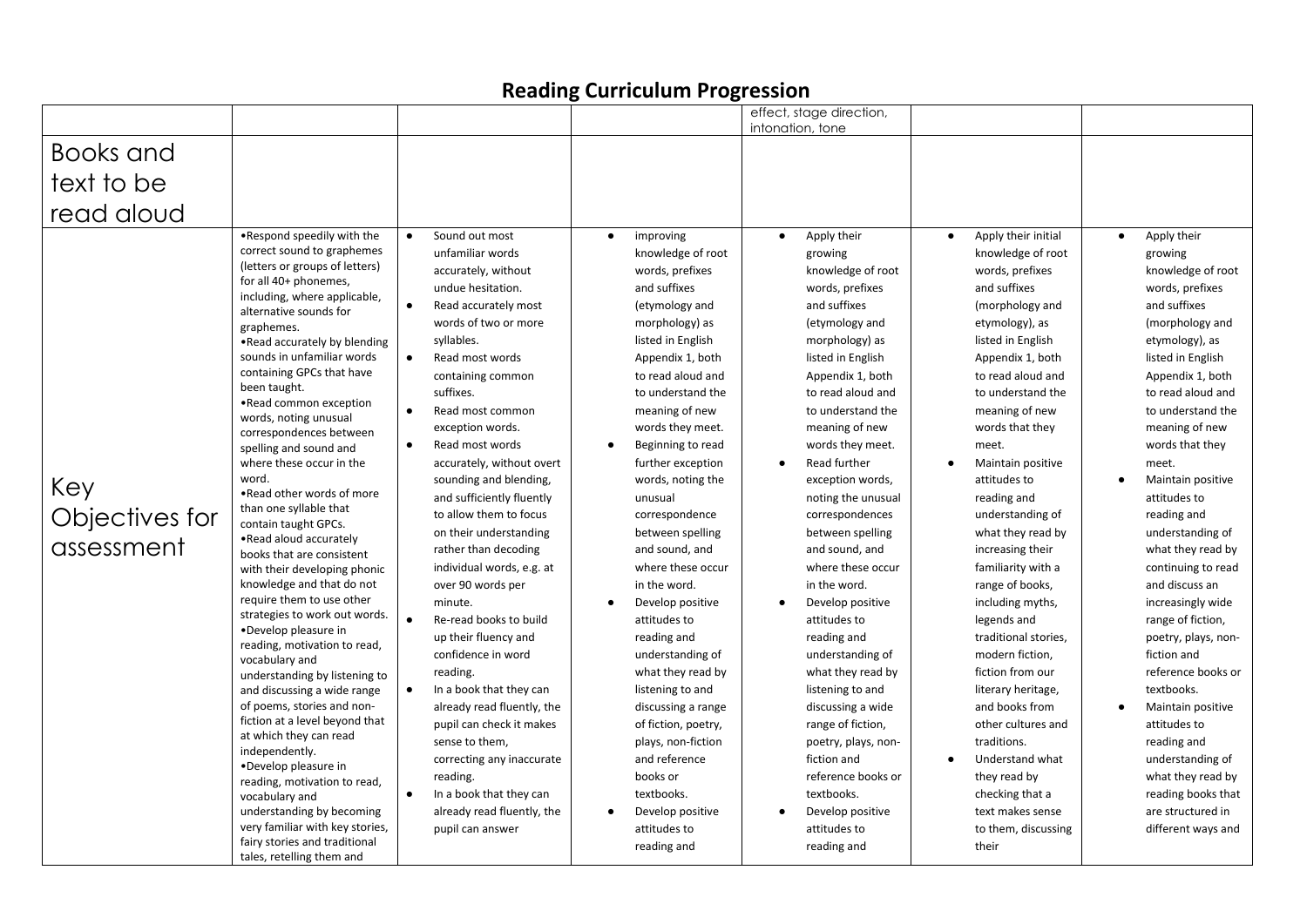| considering their particular                         | questions and make  | understanding of             | understanding of   | understanding and  | reading for a range            |
|------------------------------------------------------|---------------------|------------------------------|--------------------|--------------------|--------------------------------|
| characteristics.                                     | some inferences.    | what they read by            | what they read by  | exploring the      | of purposes.                   |
| •Develop pleasure in                                 | In a book that they | beginning to use             | using dictionaries | meaning of words   | Maintain positive<br>$\bullet$ |
| reading, motivation to read,<br>vocabulary and       | can already read    | dictionaries to              | to check the       | in context.        | attitudes to                   |
| understanding by                                     | fluently, the pupil | check the meaning            | meaning of words   | Understand what    | reading and                    |
| recognising and joining in                           | can explain what    | of words that they           | that they have     | they read by       | understanding of               |
| with predictable phrases.                            | has happened so     | have read.                   | read.              | beginning to make  | what they read by              |
| . Understand both the books                          | far in what they    | Develop positive             | Develop positive   | simple summaries   | increasing their               |
| they can already read                                | have read.          | attitudes to                 | attitudes to       | of the main ideas  | familiarity with a             |
| accurately and fluently and                          |                     | reading and                  | reading and        | drawn from more    | wide range of                  |
| those they listen to by                              |                     | understanding of             | understanding of   | than one           | books, including               |
| checking that the text makes                         |                     | what they read by            | what they read by  | paragraph,         | myths, legends and             |
| sense to them as they read                           |                     | identifying themes           | identifying themes | identifying key    | traditional stories,           |
| and correcting inaccurate<br>reading.                |                     | and conventions in           | and conventions in | details that       | modern fiction,                |
| . Understand both the books                          |                     | a range of books.            | a wide range of    | support the main   | fiction from our               |
| they can already read                                |                     | Understand what<br>$\bullet$ | books.             | ideas.             | literary heritage,             |
| accurately and fluently and                          |                     | they read, in books          | Understand what    | Beginning to       | and books from                 |
| those they listen to by                              |                     | they can read                | they read, in      | retrieve, record   | other cultures and             |
| discussing the significance of                       |                     |                              |                    | and present        | traditions.                    |
| the title and events.                                |                     | independently, by            | books they can     |                    |                                |
| . Understand both the books                          |                     | drawing simple               | read               | information from   | Maintain positive              |
| they can already read<br>accurately and fluently and |                     | inferences such as           | independently, by  | non-fiction.       | attitudes to                   |
| those they listen to by                              |                     | inferring                    | checking that the  | Begin to           | reading and                    |
| predicting what might                                |                     | characters'                  | text makes sense   | participate in     | understanding of               |
| happen on the basis of what                          |                     | feelings, thoughts           | to them,           | discussions about  | what they read by              |
| has been read so far                                 |                     | and motives from             | discussing their   | books that are     | making                         |
|                                                      |                     | their actions, and           | understanding and  | read to them and   | comparisons                    |
|                                                      |                     | justifying                   | explaining the     | those they can     | within and across              |
|                                                      |                     | inferences with              | meaning of words   | read for           | books.                         |
|                                                      |                     | evidence.                    | in context.        | themselves,        | Maintain positive              |
|                                                      |                     | Understand what              | Understand what    | building on their  | attitudes to                   |
|                                                      |                     | they read, in books          | they read, in      | own and others'    | reading and                    |
|                                                      |                     | they can read                | books they can     | ideas and          | understanding of               |
|                                                      |                     | independently, by            | read               | challenging views  | what they read by              |
|                                                      |                     | beginning to                 | independently, by  | courteously.       | preparing poems                |
|                                                      |                     | predict what might           | drawing            | Beginning to       | and plays to read              |
|                                                      |                     | happen from                  | inferences such as | provide reasoned   | aloud and to                   |
|                                                      |                     | details stated and           | inferring          | justifications for | perform, showing               |
|                                                      |                     | implied [based on            | characters'        | their views        | understanding                  |
|                                                      |                     | content, simple              | feelings, thoughts |                    | through                        |
|                                                      |                     | themes or text               | and motives from   |                    | intonation, tone               |
|                                                      |                     | types].                      | their actions, and |                    | and volume so that             |
|                                                      |                     | Retrieve and                 | justifying         |                    | the meaning is                 |
|                                                      |                     | record simple                |                    |                    |                                |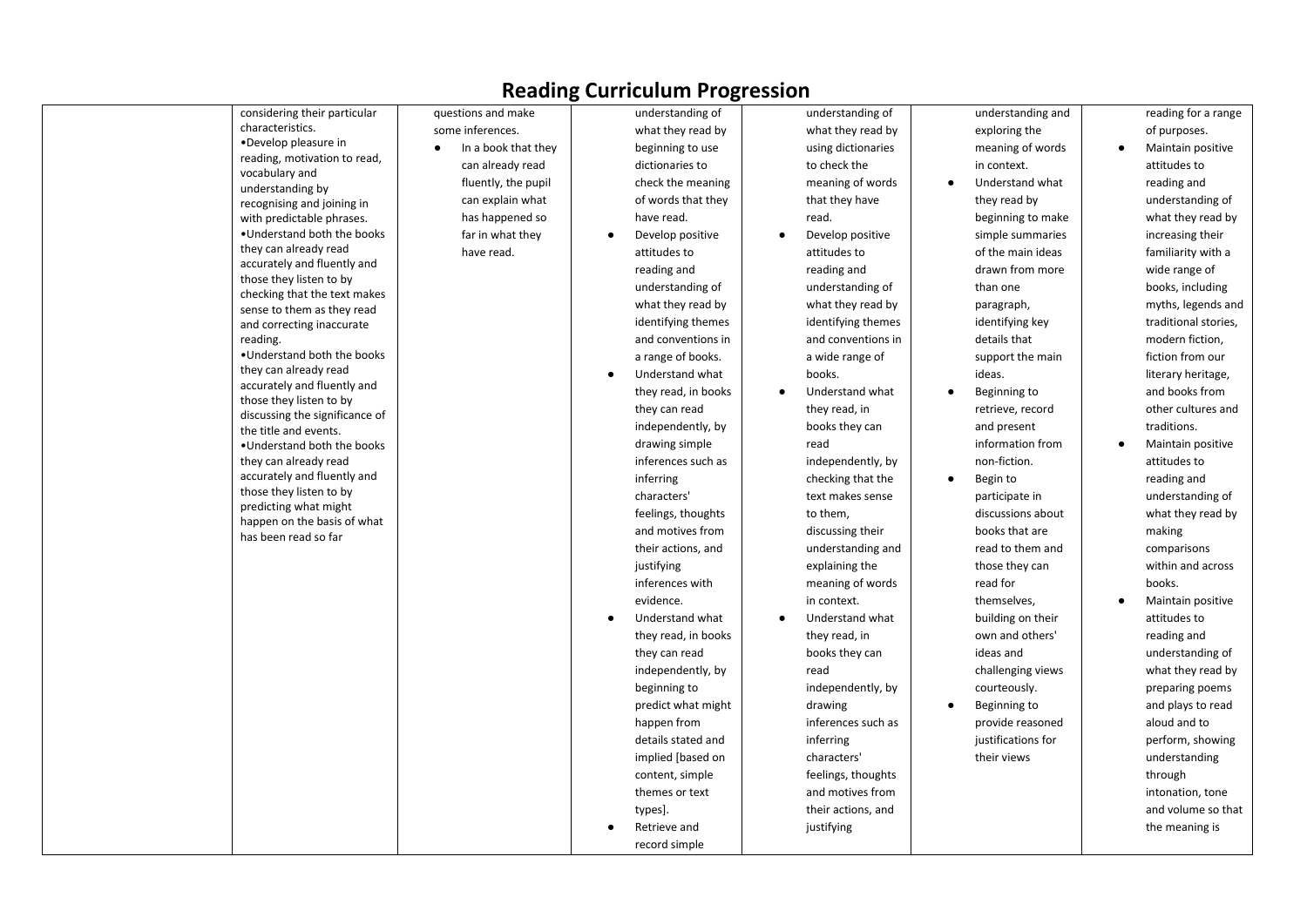|  | o·               | $- - -$                      |           |                     |
|--|------------------|------------------------------|-----------|---------------------|
|  | information from | inferences with              |           | clear to an         |
|  | non-fiction      | evidence.                    |           | audience.           |
|  |                  | Understand what<br>$\bullet$ | $\bullet$ | Understand what     |
|  |                  | they read, in                |           | they read by        |
|  |                  | books they can               |           | checking that the   |
|  |                  | read                         |           | book makes sense    |
|  |                  | independently, by            |           | to them, discussing |
|  |                  | predicting what              |           | their               |
|  |                  | might happen                 |           | understanding and   |
|  |                  | from details stated          |           | exploring the       |
|  |                  | and implied [based           |           | meaning of words    |
|  |                  | on content, simple           |           | in context.         |
|  |                  | themes or text               | $\bullet$ | Understand what     |
|  |                  | types].                      |           | they read by        |
|  |                  | Understand what<br>$\bullet$ |           | drawing inferences  |
|  |                  | they read, in                |           | such as inferring   |
|  |                  | books they can               |           | characters'         |
|  |                  | read                         |           | feelings, thoughts  |
|  |                  | independently, by            |           | and motives from    |
|  |                  | identifying main             |           | their actions, and  |
|  |                  | ideas drawn from             |           | justifying          |
|  |                  | more than one                |           | inferences with     |
|  |                  | paragraph and                |           | evidence.           |
|  |                  | summarising                  | $\bullet$ | Understand what     |
|  |                  | these.                       |           | they read by        |
|  |                  | Retrieve and<br>$\bullet$    |           | predicting what     |
|  |                  | record information           |           | might happen from   |
|  |                  | from non-fiction.            |           | details stated and  |
|  |                  |                              |           | implied [based on   |
|  |                  |                              |           | more challenging    |
|  |                  |                              |           | texts, themes,      |
|  |                  |                              |           | conventions and     |
|  |                  |                              |           | knowledge about     |
|  |                  |                              |           | the author or       |
|  |                  |                              |           | genres].            |
|  |                  |                              |           | Understand what     |
|  |                  |                              |           | they read by        |
|  |                  |                              |           | summarising the     |
|  |                  |                              |           | main ideas drawn    |
|  |                  |                              |           | from more than      |
|  |                  |                              |           | one paragraph,      |
|  |                  |                              |           | identifying key     |
|  |                  |                              |           | details that        |